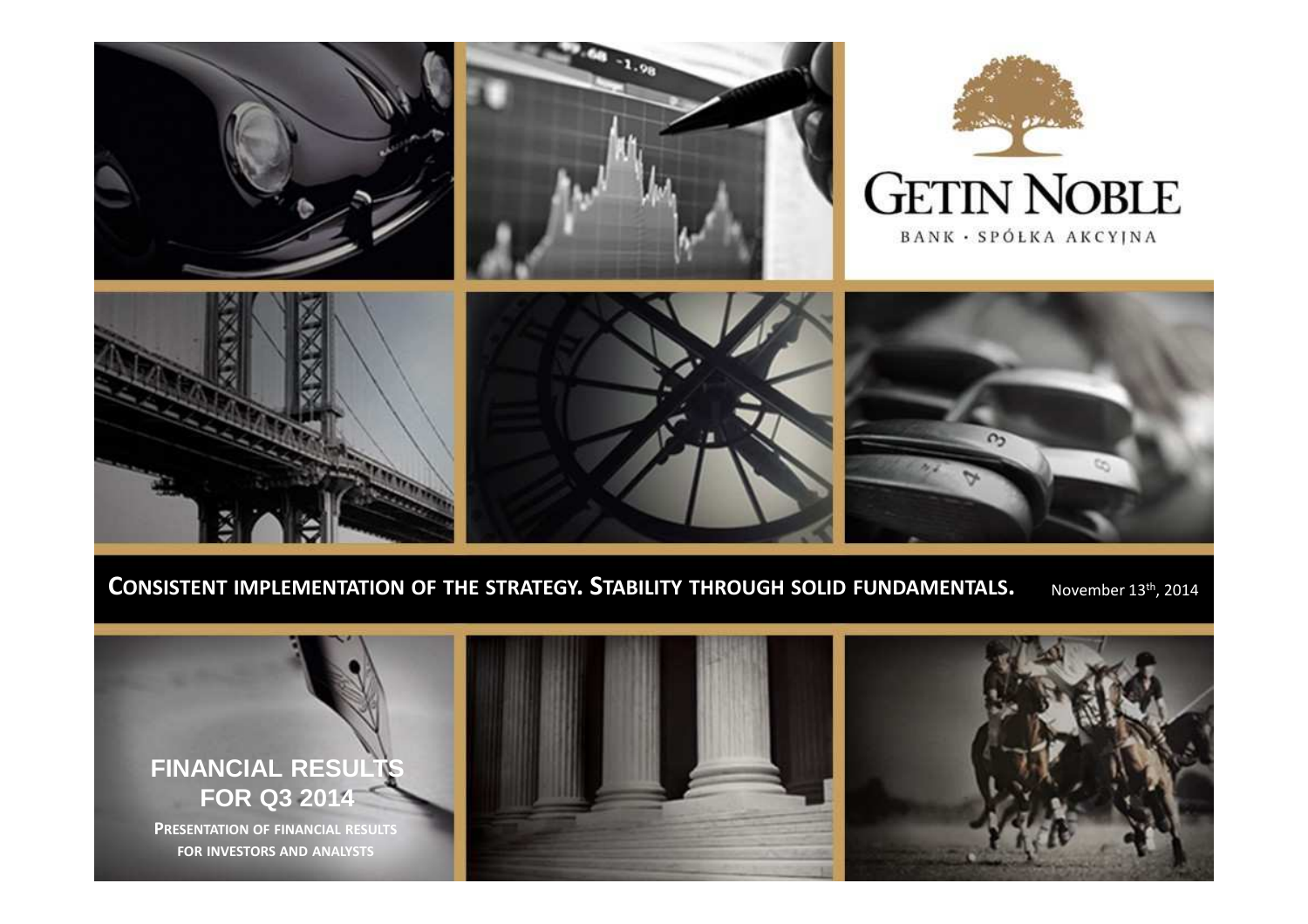GETIN <sup>N</sup>OBLE <sup>B</sup>ANK Agenda



# **1. Summary and Key Financials**

**2. Key Business Highlights and awards**

**3. Appendix**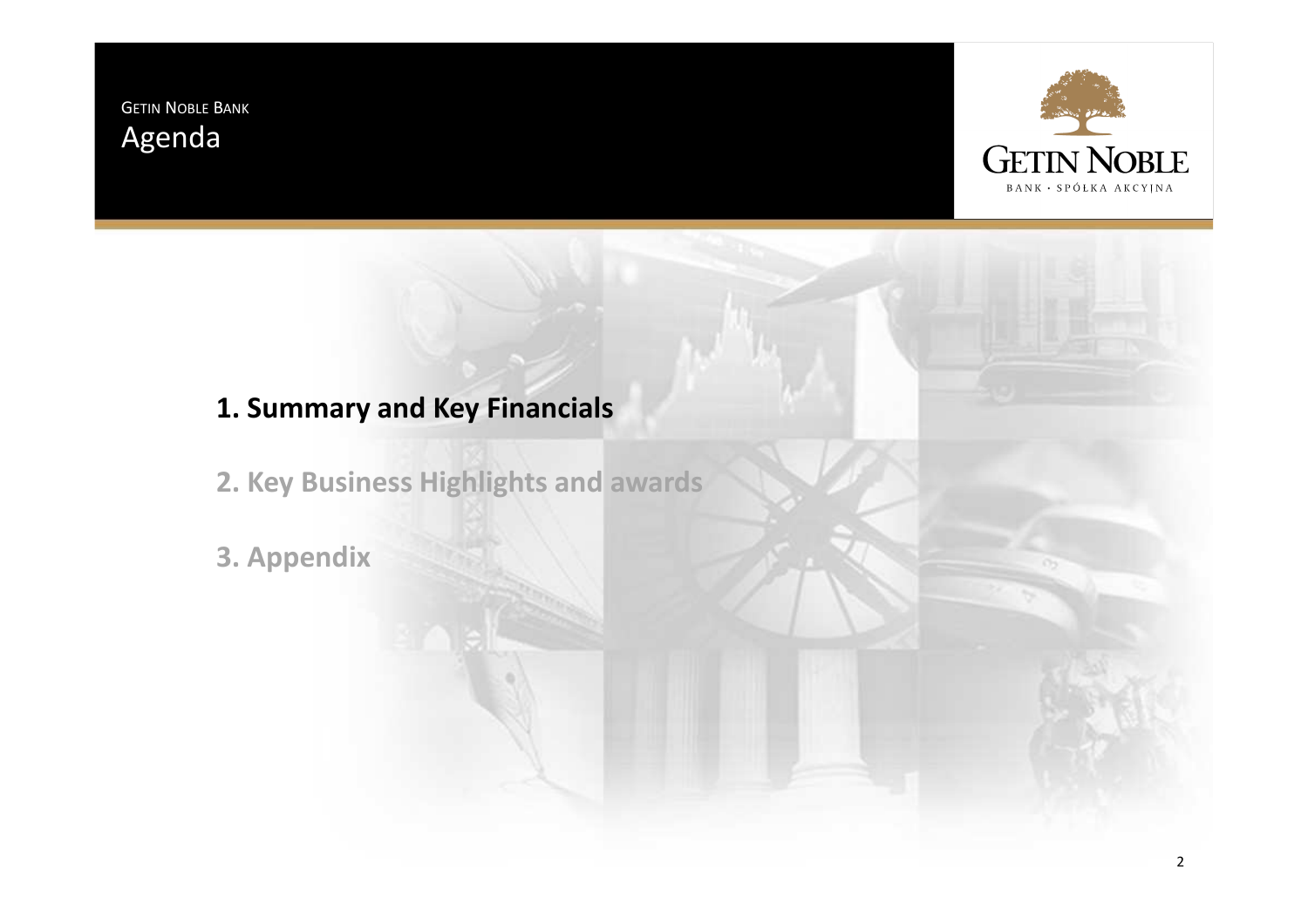## GETIN <sup>N</sup>OBLE <sup>B</sup>ANK 3Q 2014 - highlights

**5**

**6**



**PLN 115 m of noramlised net profit in 3rd quarter 2014<sup>1</sup> (+29% y/y). PLN 409 m for three quarters of 2014 (+71% y/y). 1**

**CET1 ratio at level of 9.5% as at the end of Sep 2014 after including prudently consolidated profit for the 1st half of 2014<sup>1</sup>, and total solvency ratio of 13.1%.2**

**Historical slight capital shortage indicated in the baseline scenario (0,1%) has been already supplemented with surplus in 2014 (+0,9%).3**

**Consequent improvement in net interest income. PLN 379m in 3Q 2014 (+PLN 68m / +22% y/y). NIM of 2.3% (+0.17 p.p. y/y). 4**

**Over PLN 1.1 billion of sold NPLs in 2014.**

**Significant increase of Clients' activity and visible results of unique new current account complex offer basing on bundle of Clients' benefits.**





<sup>1</sup> On October 23<sup>rd</sup>, 2014 Bank received KNF (FSA) approval for including prudently consolidated net profit for the 1<sup>st</sup> half of 2014 of PLN 258 494 thous into Tier 1 capital. Stand-alone CET1 of 9.2% as at the end of September 2014.

2 excluding one-offs in risk provisions in 2Q (PLN 44m) and 3Q 2014 (PLN 35m)

3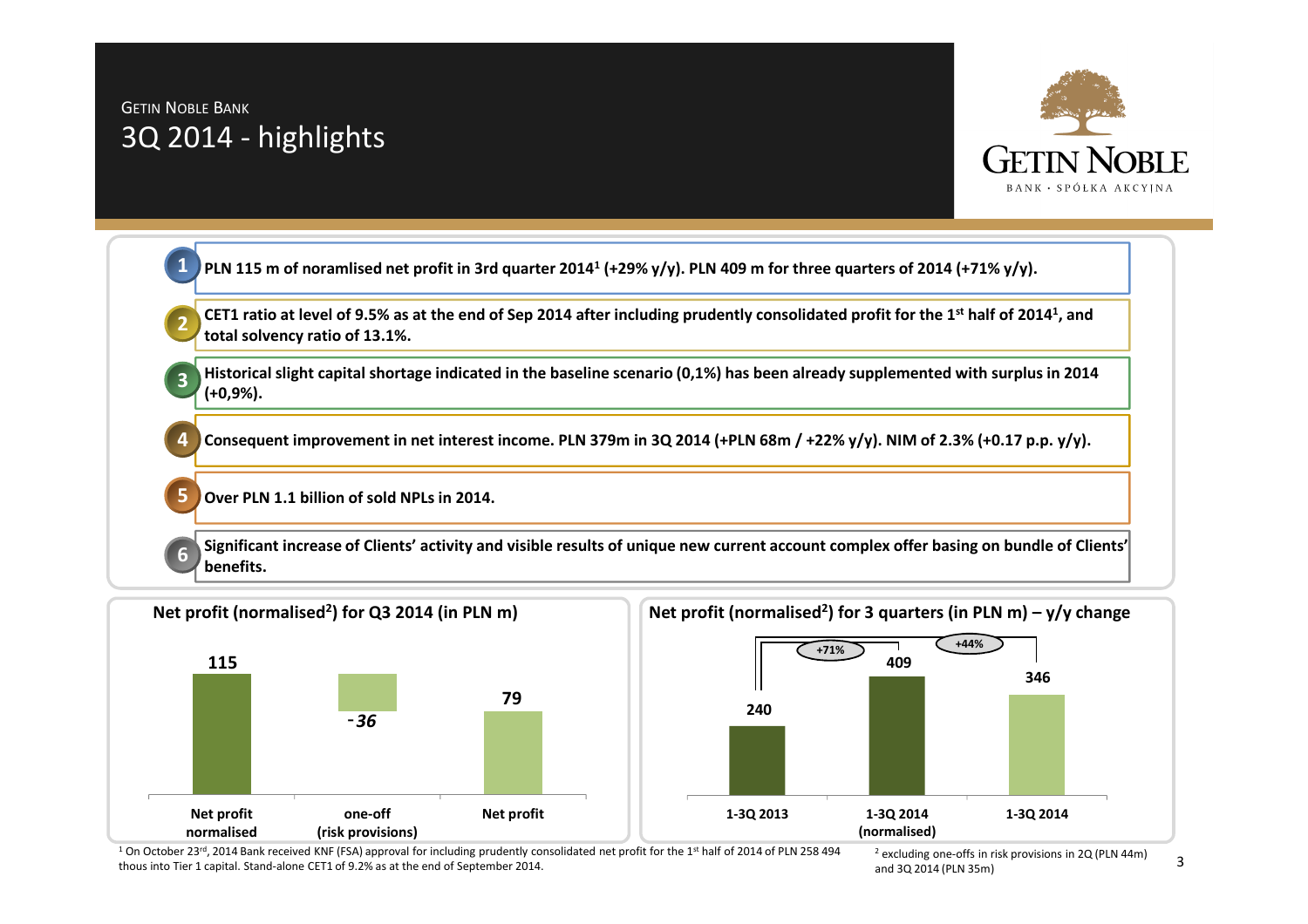## GETIN <sup>N</sup>OBLE <sup>B</sup>ANK Successful capital strenghtenig in 2014 → CET1 ratio of 9.5%<br>and CAR = 13.1% and  $CAR = 13.1%$

*Asset Quality Review* 



- GNB has successfully endured European Banking Authority (EBA) Stress Tests
- Getin Noble Bank S.A. has successfully endured the most important and the most rigorous stress test, i.e. adverse scenario of the stress test after AQR adjustments.
- **Historical slight capital shortage indicated in** the baseline scenario (0,1%) has been already supplemented with surplus in 2014 (+0,9%).
- CET1 as of September 30<sup>th</sup>, 2014 after including  $1^{\text{st}}$  half 2014 prudently consolidated net profit at the level of 9,5%<sup>1</sup>, and the total solvency ratio CAR at 13,1%.

<sup>1</sup> On October 23<sup>rd</sup>, 2014 Bank received KNF (FSA) approval for including prudently consolidated net profit for the 1<sup>st</sup> half of 2014 of PLN 258 494 thous into Tier 1 capital. Stand-alone CET1 of 8.9% as at the end of September 2014.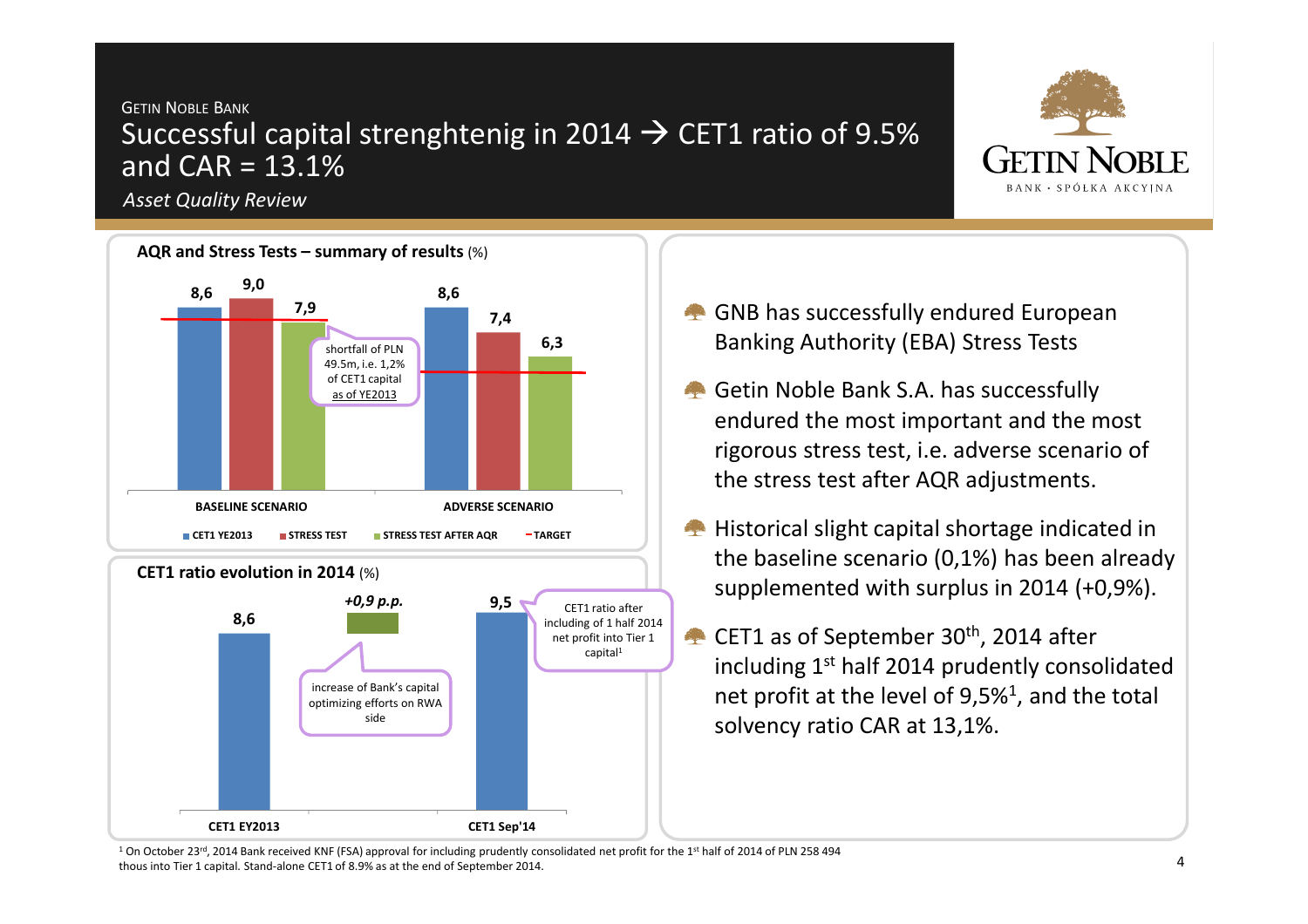### GETIN <sup>N</sup>OBLE <sup>B</sup>ANK Key Financial Ratios – YTD comparison



### **1-3Q 2014; change vs 1-3Q 2013**



1 Stand-alone GNB

<sup>2</sup> Result on provision for NIL and other accounts receivable to average loans volume

<sup>3</sup> As at June 30<sup>th</sup> 2013 CAR calculated according to legal regulations binding until the end of 2013

4 Restated CAR as at the end of June 2013 (according to implemented changes in bancassurance accounting principles)

5 Excluding one-off in risk provisions in 2Q (PLN 44m) and 3Q 2014 (PLN 35m)

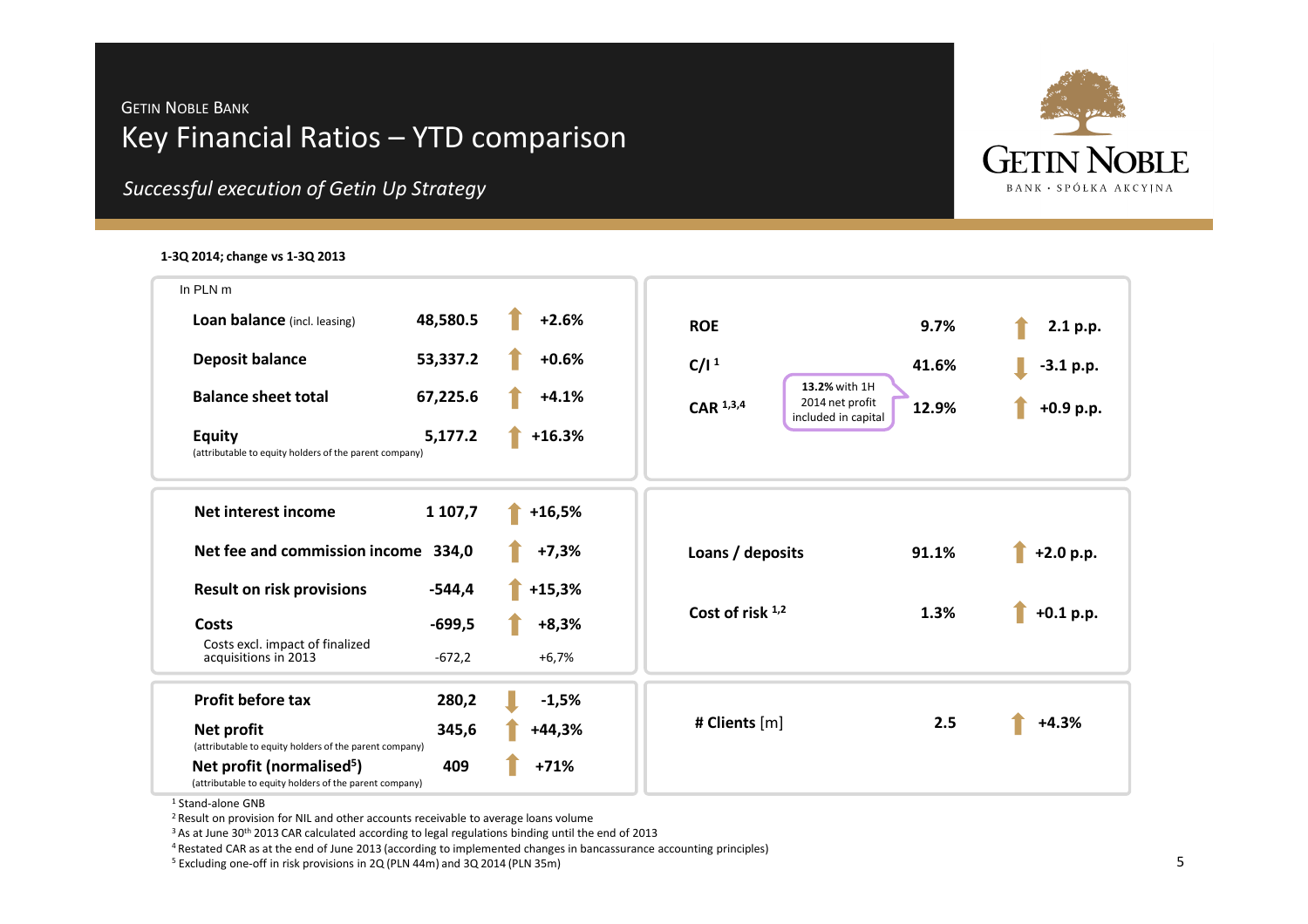### GETIN <sup>N</sup>OBLE <sup>B</sup>ANK Key Financial Ratios – quarterly comparison



*Successful execution of Getin Up Strategy*

### **3Q 2014; change vs 3Q 2013**



1 Stand-alone GNB

<sup>2</sup> Result on provision for NIL and other accounts receivable to average loans volume

<sup>3</sup> As at June 30<sup>th</sup> 2013 CAR calculated according to legal regulations binding until the end of 2013

4 Restated CAR as at the end of June 2013 (according to implemented changes in bancassurance accounting principles)

5 Excluding one-off in risk provisions in 3Q'14 (PLN 44m)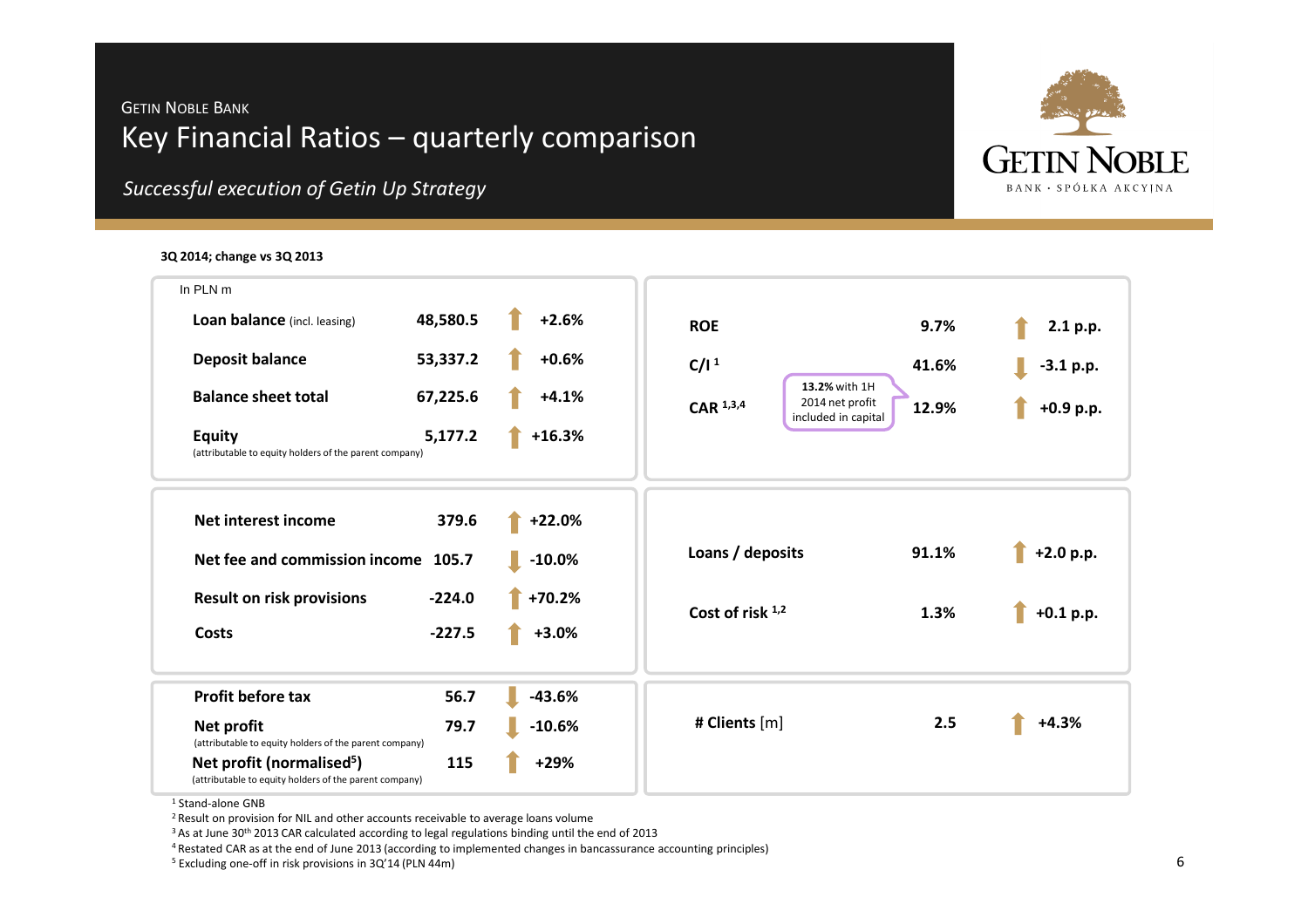### GETIN <sup>N</sup>OBLE <sup>B</sup>ANK Balance Sheet Overview

*Favorable change in assets' structure*









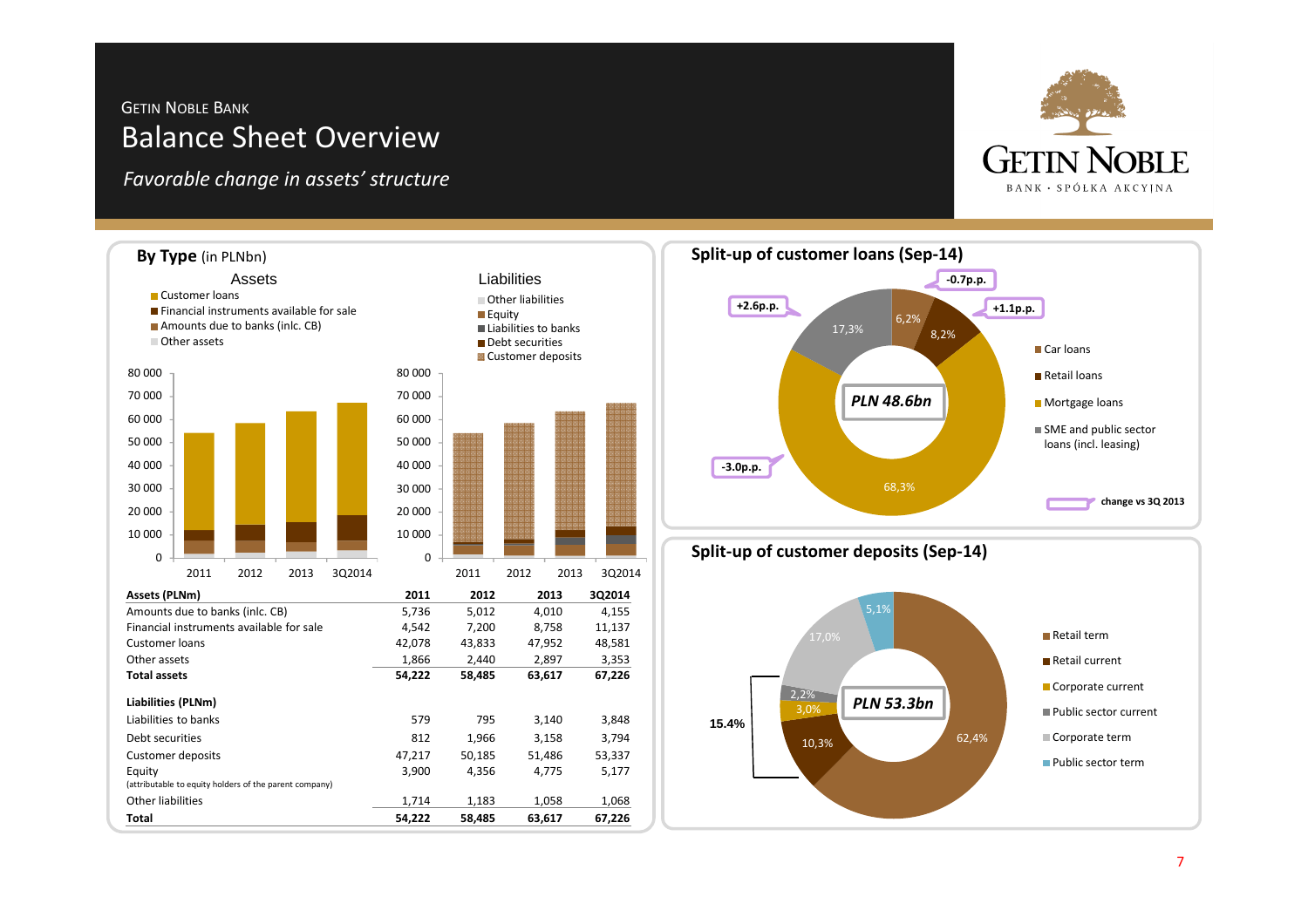## GETIN <sup>N</sup>OBLE <sup>B</sup>ANK Balance Sheet – Deposits: Balance & Costs *Record Low Cost of Funding*







 $1$  Interest expense / average interest bearing liabilities

<sup>2</sup> For 2012 figures for merged banks Getin Noble Bank and Get Bank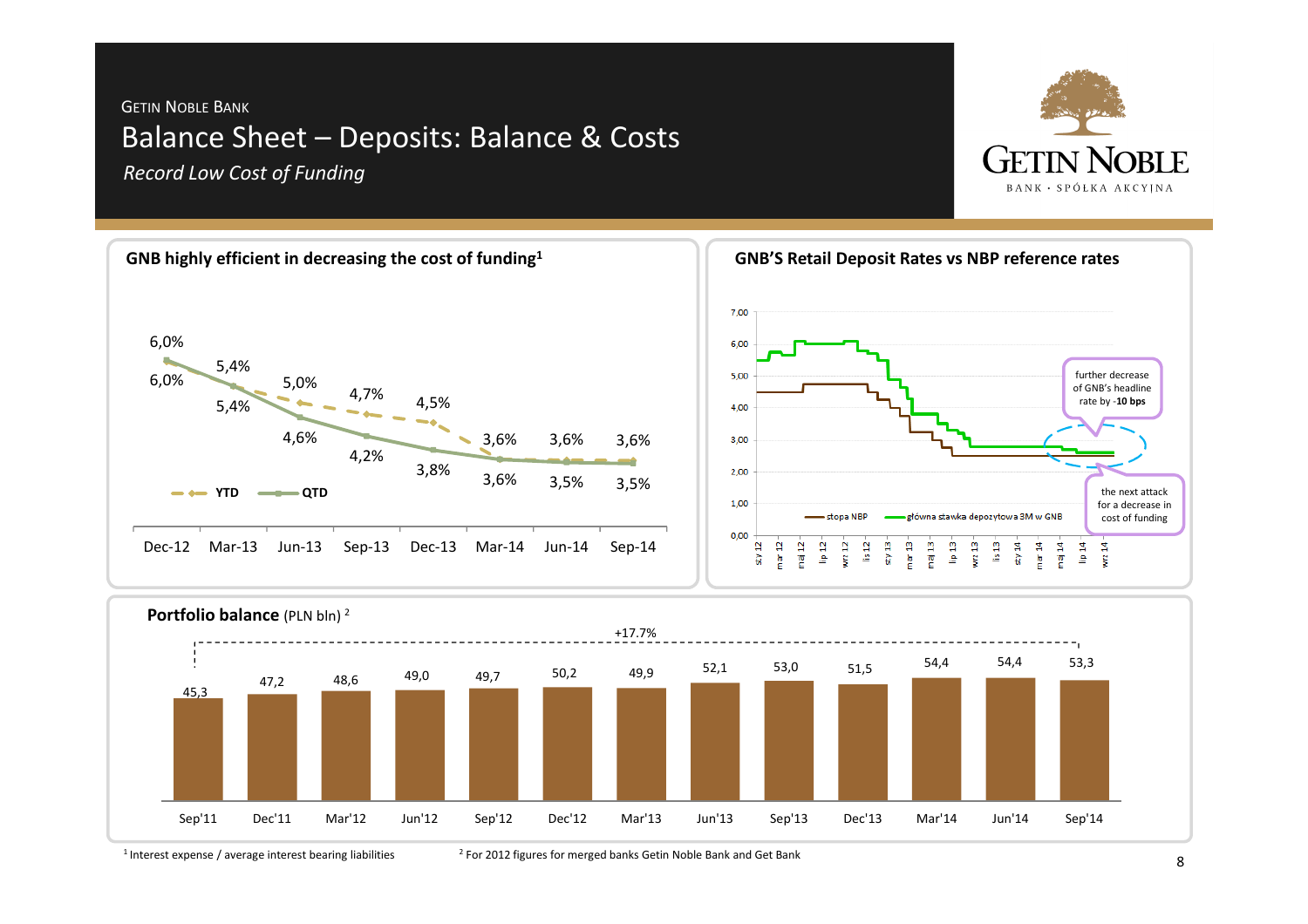## GETIN <sup>N</sup>OBLE <sup>B</sup>ANK Funding & Capital – Capital Stability

*Bank maintains its Solvency Ratio at a Level Not Lower than 12%*



One of the Bank's strategic goals is to build a secure asset and liability structure in terms of foreign currencies and liquidity (liabilities with longer a pro maturities, increased financing stability, alternative forms of improving liquidity by raising funds on the market).

PLN 2.1 billion of the issued subordinated debt as at the end of September 2014a pa

Sale of non-performing loans in progress. Total value of non-performing loans sold within three quarters of 2014 exceeded PLN 1.1 bnA.

<sup>1</sup> stand-alone; CAR as of September 30<sup>th</sup>, 2014 calculated after including 1<sup>st</sup> half 2014 prudently consolidated net profit

2 without IBNR allowances

<sup>3</sup> restated CAR as at the end of September 2013 (according to implemented changes in bancassurance accounting principles) calculated according to legal regulations binding until the end of 2013

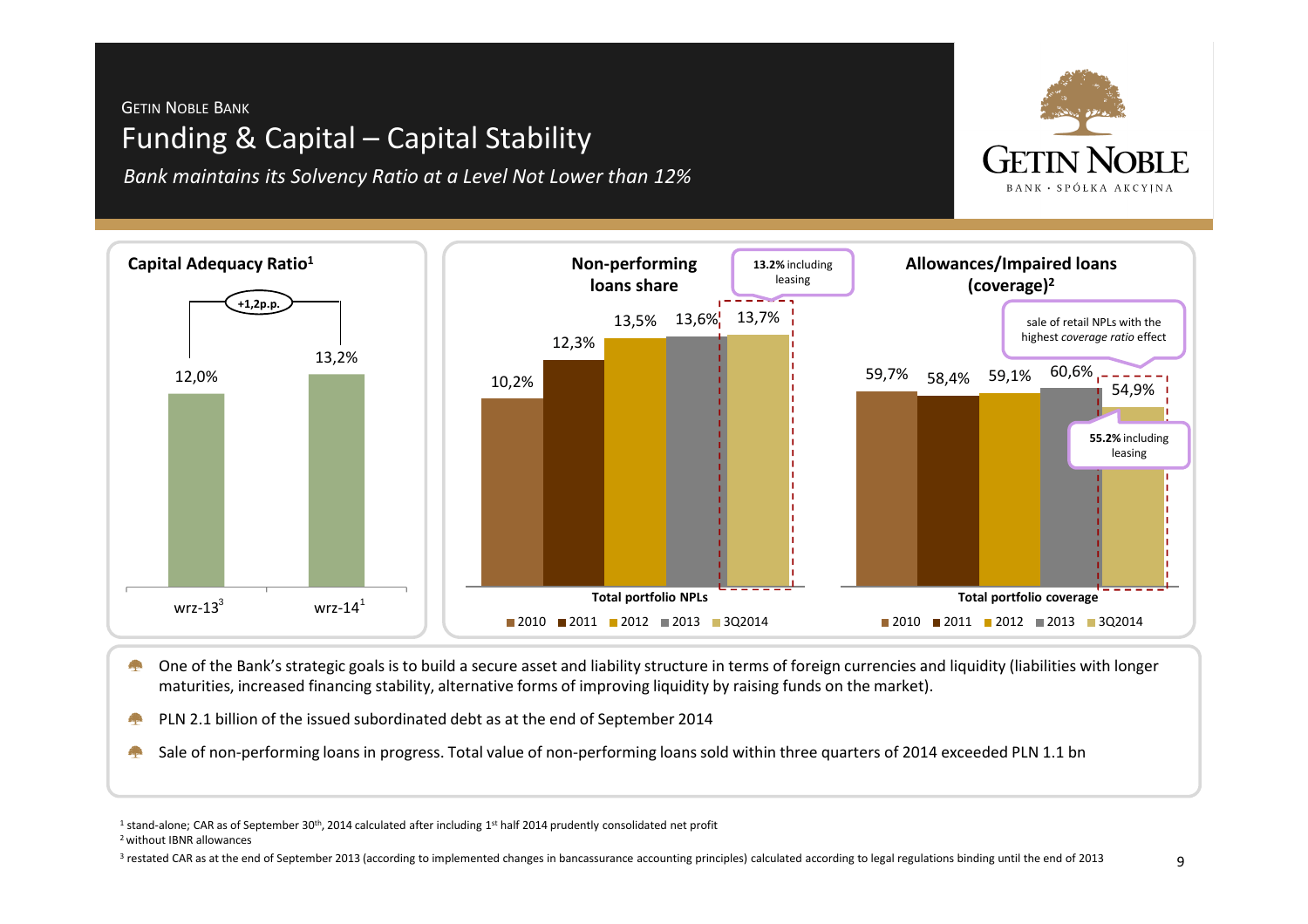### GETIN <sup>N</sup>OBLE <sup>B</sup>ANK Funding & Capital – Capital Stability

*Getin Noble Bank's programme of selling NPL portfolios meets with success*





- Getin Noble Bank reports a further reduction in write-downs and an improvement of the capital adequacy ratios as it completes the transaction of **Contract** the disposal of non-performing loans (NPLs) with a nominal value of over PLN 1.1 billion.
- The gross value of bad debts sold to Polish and foreign companies totaled over PLN 1.9 billion<sup>1</sup>. **September**
- The transactions covered portfolios of retail and car loans and mortgages.**Alex**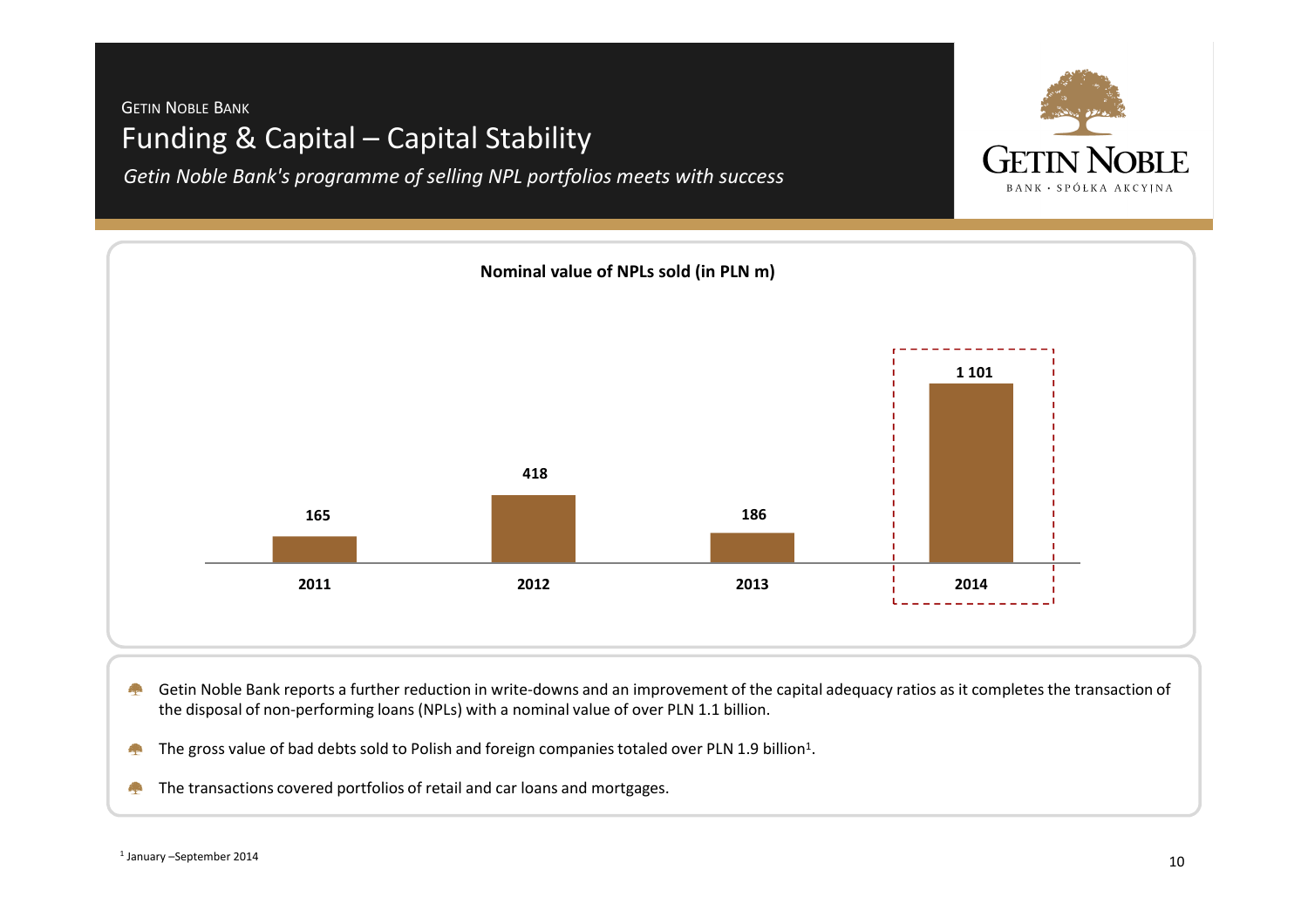## GETIN <sup>N</sup>OBLE <sup>B</sup>ANK Balance Sheet – Loans Sales Mix

*Sale Structure Change; Shorter-Term, Faster-Amortizing Loans, Higher Lending Margins* 



<sup>1</sup> Consolidated figures

 $2$  A lending margin over WIBOR 3M for loans sold in 2014; the target margin level in the case of mortgage loans

<sup>3</sup> 2011 figures for merged banks Getin Noble Bank and Get Bank 4 Excl. one loan

**GETIN NORIE BANK · SPÓŁKA AKCYINA**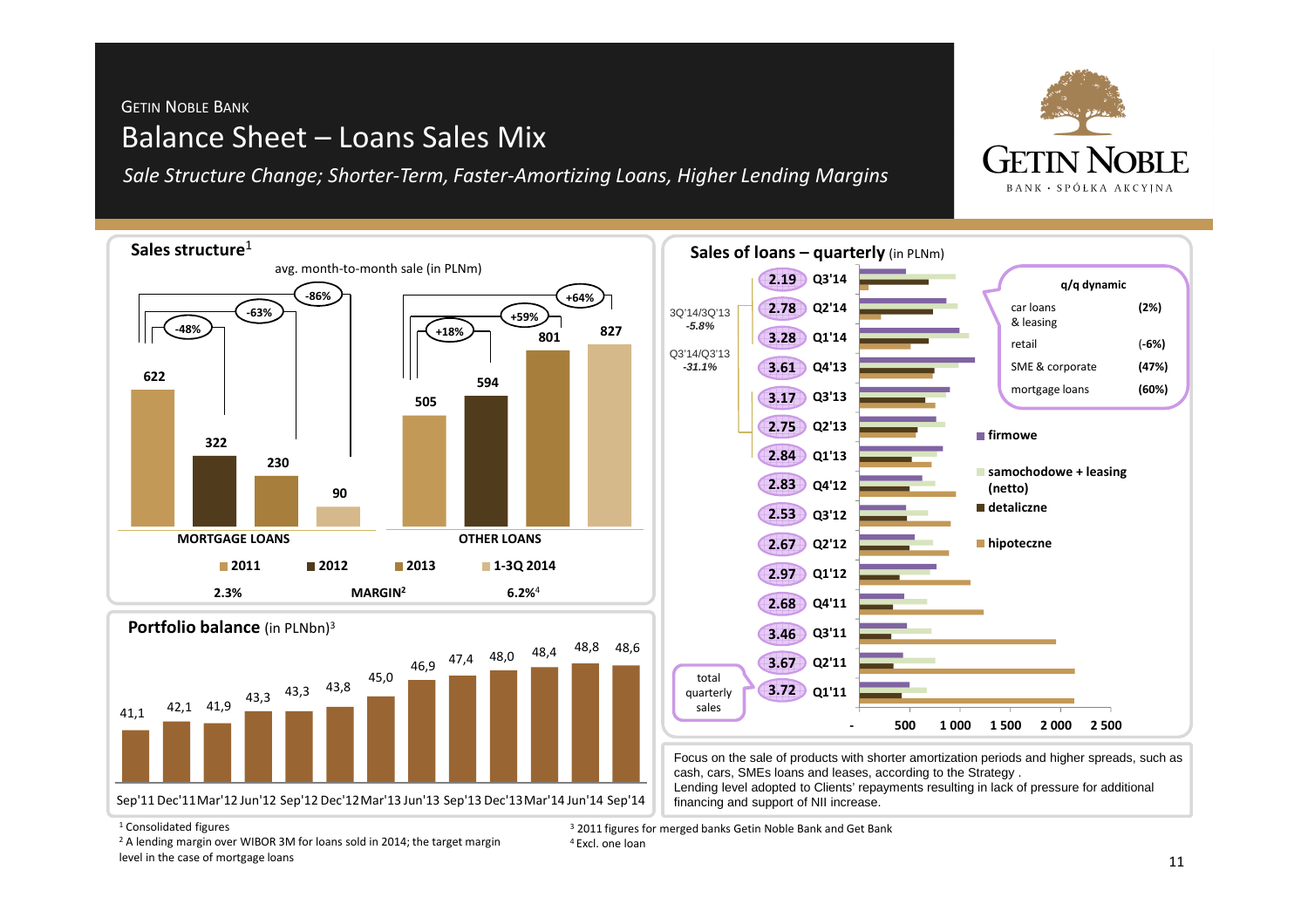## GETIN <sup>N</sup>OBLE <sup>B</sup>ANK Asset Quality – Credit Risk

*Noticeable Results of Measures Aimed at Improving Asset Quality*



### **impairment charges Loan portfolio balance** 262222 <sup>235</sup> 319365290248 <sup>246</sup>268214 198143 132 <sup>152</sup> <sup>157</sup> <sup>163</sup> 22431 456 34 19335 466 38 88541 13642 07841 88043 314 43 29643 83344 98746 94147 36747 95248 41448 82748 581 Q3'10 Q4'10 Q1'11 Q2'11 Q3'11 Q4'11 Q1'12 Q2'12 Q3'12 Q4'12 Q1'13 Q2'13 Q3'13 Q4'13 Q1'14 Q2'14 Q3'14PLN 44m one-off**Cost of credit risk**  $(\%)$  1 **Impairment charges and loans balance** (in PLNm) <sup>4</sup>

|                              | 30.09.2014 | 30.09.2013 | change       |
|------------------------------|------------|------------|--------------|
| Corporate loans <sup>2</sup> | 0.9%       | 1.0%       | $-0.08$ p.p. |
| Car loans                    | 1.8%       | 2.8%       | $-1.00$ p.p. |
| Mortgage loans               | 1.1%       | 0.6%       | $0.52$ p.p.  |
| Retail loans                 | 3.3%       | 5.4%       | $-2.08$ p.p. |
| Loans total                  | 1.3%       | 1.2%       | 0.10 p.p.    |

• PLN 44 m one-off additional impairment charges in 3Q'14. PLN 79 m total additional impairments in 2014.

• The quality of the Bank's new loan portfolio consequently maintained within the limits of its "risk appetite" policy.

• Over PLN 1.1 billion of NPLs sold in first three quarters of 2014

### **Average monthly impairment charges** (in PLN K) 3,4

|                         | 2011    |         |         | 2012    |         |         | 2013    |         |         |         | 2014    |         |         |         |         |
|-------------------------|---------|---------|---------|---------|---------|---------|---------|---------|---------|---------|---------|---------|---------|---------|---------|
|                         | 10'2011 | 20'2011 | 30'2011 | 40'2011 | 10'2012 | 20'2012 | 30'2012 | 40'2012 | 1Q'2013 | 20'2013 | 30'2013 | 40'2013 | 10'2014 | 20'2014 | 30'2014 |
| <b>TOTAL LOANS</b>      | 76.328  | 103.860 | 115.725 | 95.087  | 80,406  | 79,767  | 87,574  | 69.364  | 63,535  | 46,657  | 41,498  | 46,212  | 49.583  | 51.344  | 71,325  |
| Car loans               | 20,752  | 18.413  | 12.448  | 8,092   | 5,578   | 5,927   | 9,669   | 9,907   | 13,229  | 3,607   | 11,474  | 8.425   | 503،    | 8,150   | 7,755   |
| Mortgage loans          | 34,922  | 66.823  | 86,413  | 77,230  | 72.407  | 67,079  | 52,708  | 38,261  | 26,128  | 18,452  | 5,332   | 8,979   | 26.707  | 25,434  | 43,731  |
| Retail loans            | 15.388  | 12.698  | 10,305  | 6,949   | 2,396   | 3.587   | 22,827  | 17,602  | 18,883  | 17.925  | 21,026  | 19,649  | 15.896  | 13,490  | 11,399  |
| Corporate Ioans & other | 5,267   | 5,926   | 6,559   | 2,816   | 4,818   | 3,174   | 2,370   | 3,593   | 5,296   | 6,673   | 3,667   | 9,159   | 5,376   | 4,270   | 8,440   |

 $^{\rm 1}$  Result on provision for NIL and other accounts receivable to average loans volume; stand-alone GNB

### 3 Stand-alone GNB

 $^4$  Q1 2012 and Q2 2012 figures for the merged banks  $\,$  of Getin Noble Bank and Get Bank; data since Q4 2012  $\,$ restated according to changes in bancassurance fees booking methodology

<sup>2</sup> Including leasing and others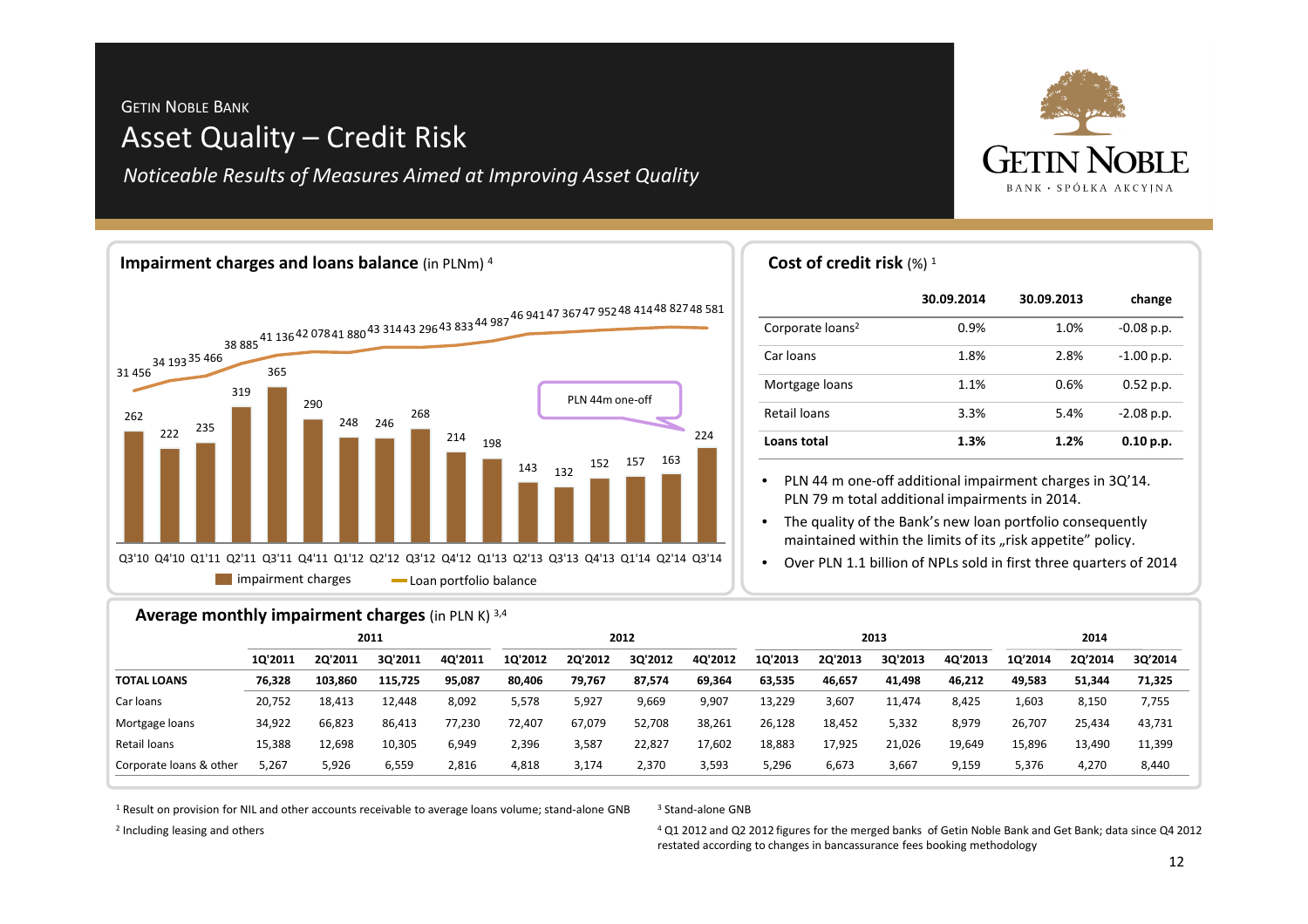### GETIN <sup>N</sup>OBLE <sup>B</sup>ANK Asset Quality – Credit Risk Getin Nori e Bank efficiently adjusts procedures of evaluation and acceptance to market BANK · SPÓŁKA AKCYINA conditions and clients' situation**Retail loansCar loansPortion of 30 DPD in repayment of the third instalment (%)Portion of 30 DPD in repayment of the third instalment (%)6,6%3,5%3,1%2,7%2,3%** $\lambda^2$ ,  $\lambda^{2,1\%}$  **1,5% 1,9% 1,3% 1,2% 1,2% 0,7%1,0% 0,8% 0,5% 0,3%0,1%**

01'09 05'09 09'09 01'10 05'10 09'10 01'11 05'11 09'11 01'12 05'12 09'12 01'13 05'13 09'13 01'14 05'1401'09 05'09 09'09 01'10 05'10 09'10 01'11 05'11 09'11 01'12 05'12 09'12 01'13 05'13 09'13 01'14 05'14 05'14 05'14 05'14 0



10'08 20'08 30'08 40'08 10'09 20'09 30'09 40'09 10'10 20'10 30'10 40'10 10'11 20'11 30'11 40'11 10'12 20'12 30'12 40'12 10'13 20'13 30'13 40'13 10'14

**6M 12M**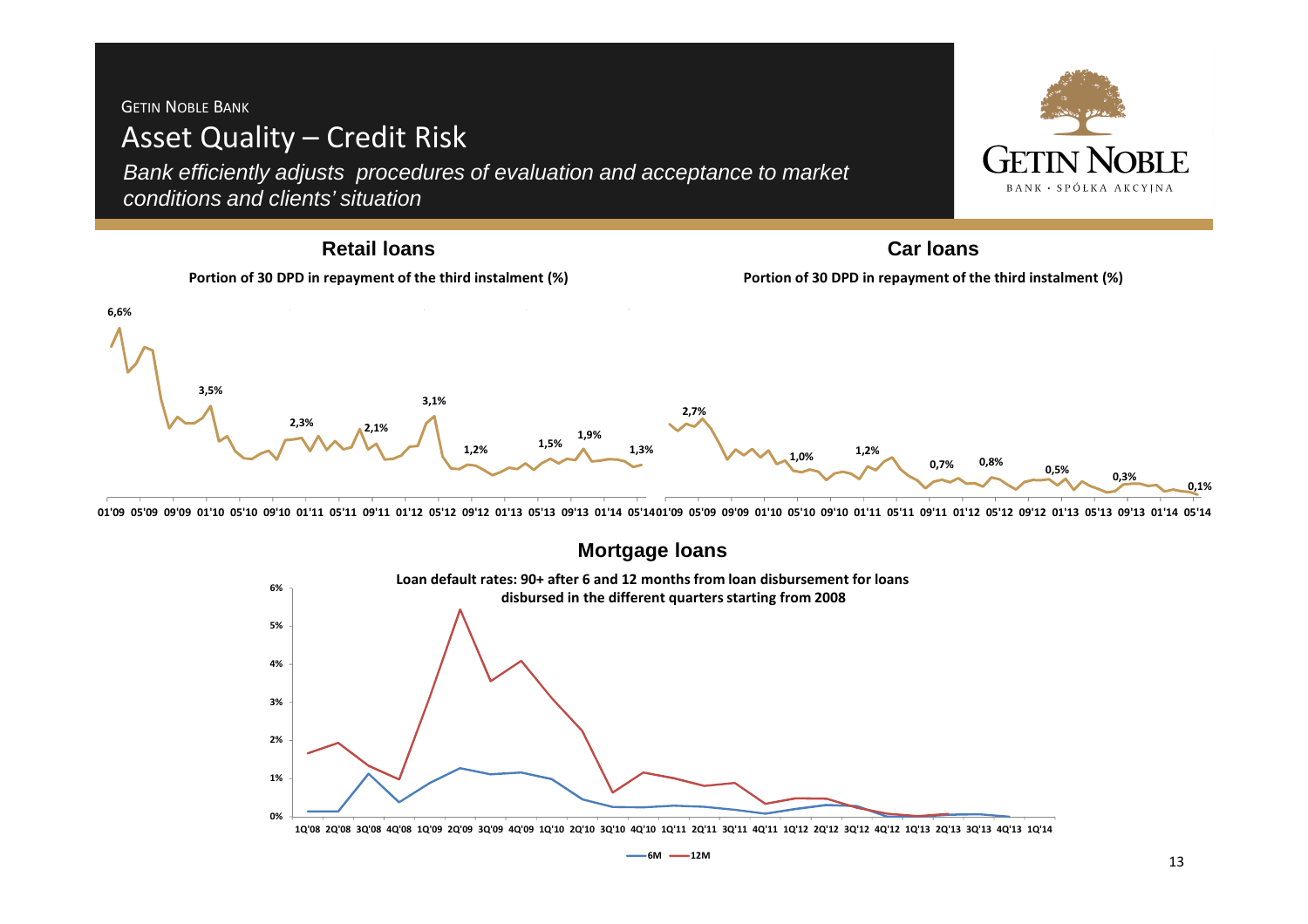GETIN <sup>N</sup>OBLE <sup>B</sup>ANK Agenda



**1. Summary and Key Financials**

**2. Key Business Highlights and awards**

**3. Appendix**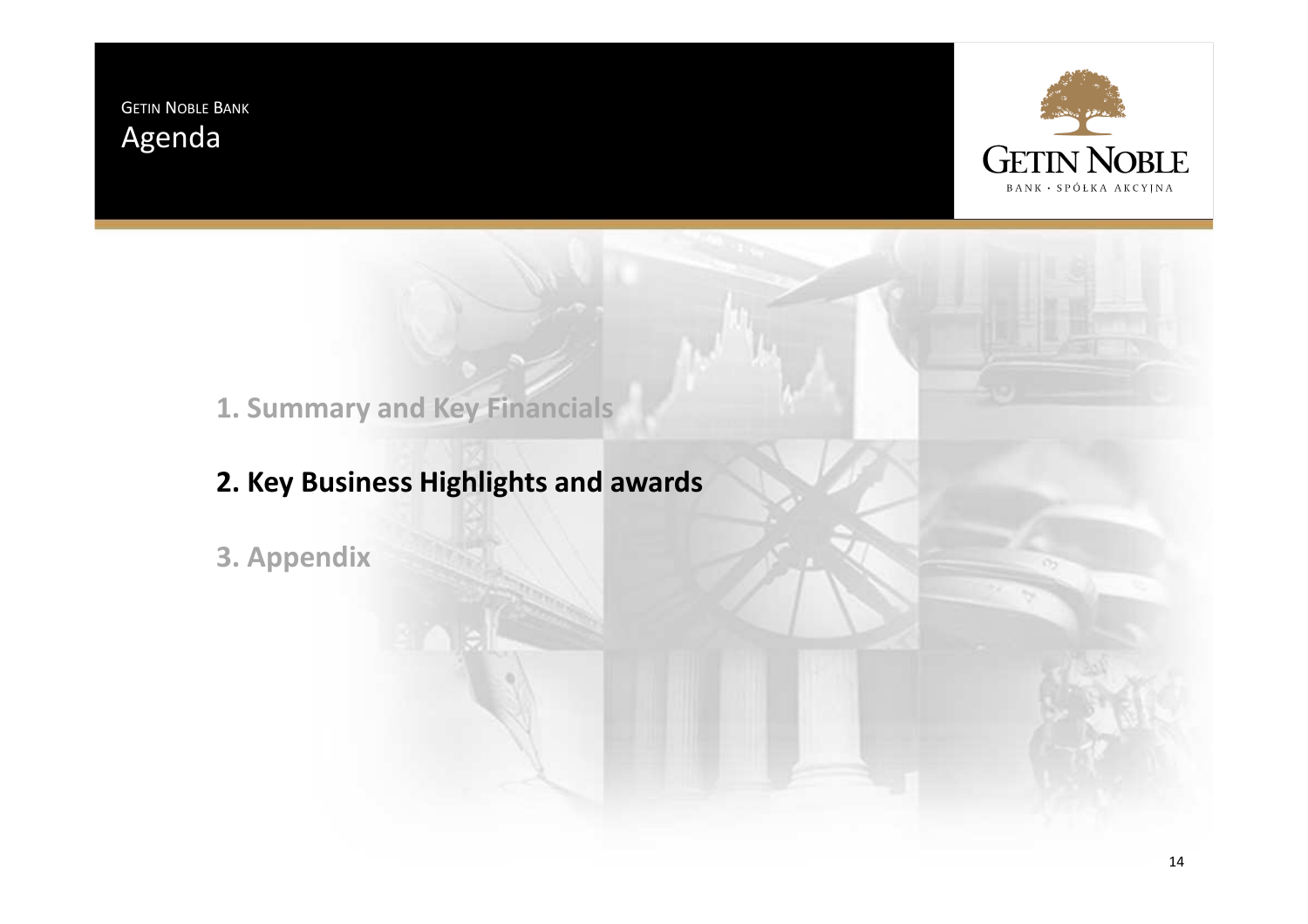### GETIN <sup>N</sup>OBLE <sup>B</sup>ANK Largest relative current account addition in the sector at…a high increase of c/a activations  $\rightarrow$  target: to become the<br>Client's Main Bank Client's Main Bank





• Consistently large relative current account addition in the Polish banking sector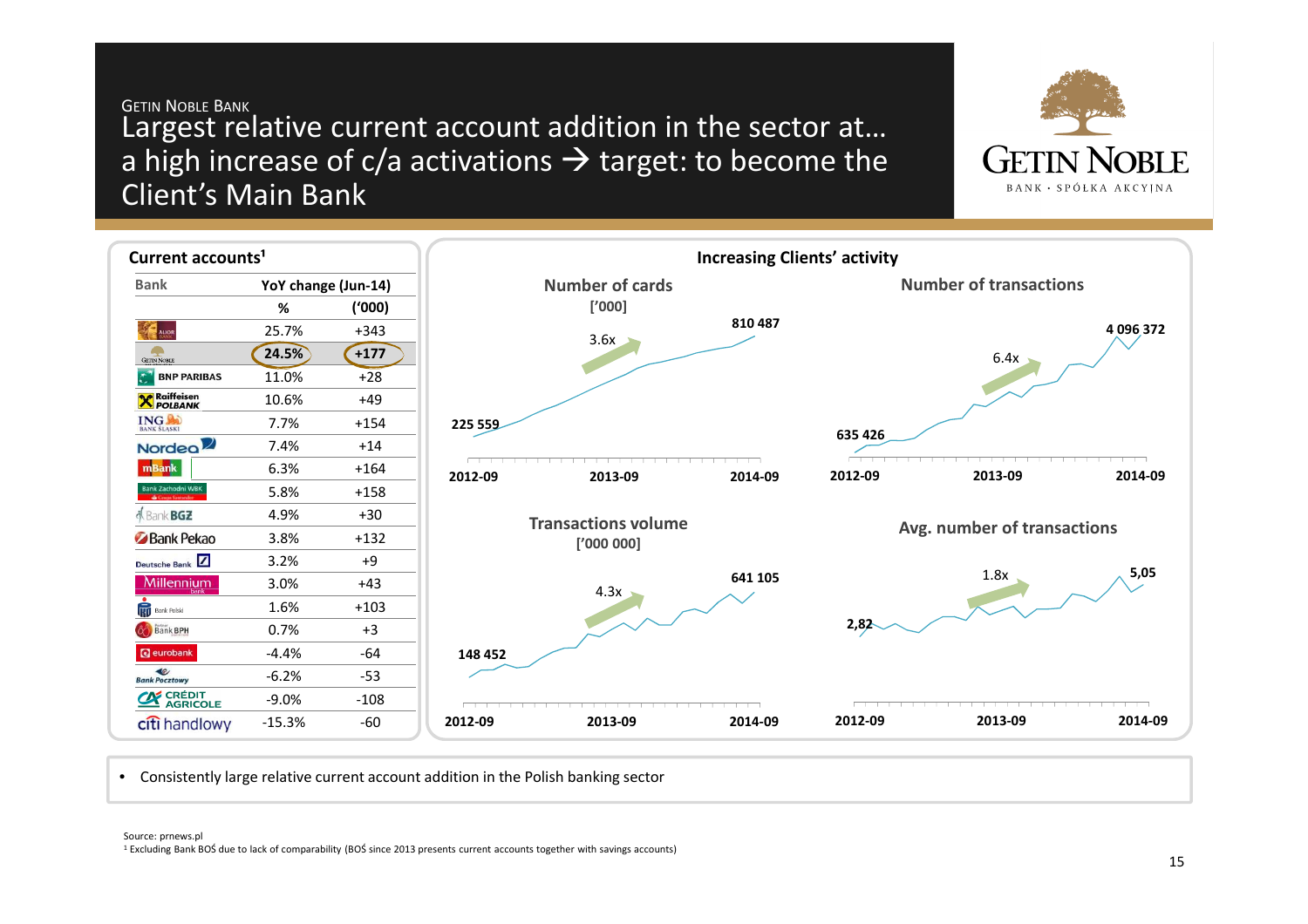### GETIN <sup>N</sup>OBLE <sup>B</sup>ANK Getin UP Strategy results noticed and awarded



## **Getin wins 3 Effies**

- **Getin Noble Bank and Getin Leasing won Effie Awards 2014 for the most effective marketing communication.**
- **The jury of the competition awarded Silver and Bronze Effies in the "banking" category for the Getin UP rebranding campaign and the campaign for Getin Leasing, and Silver Effie in a new category "technology and innovation" for an award-winning MasterCard Display.**



# **Getin Bank makes the world's first biometric debit card transaction**

- **MasterCard and Zwipe presented in London their jointly developed solution – Contract a payment card featuring an integrated fingerprint sensor.**
- **The ceremony was accompanied by the presentation of Getin Bank's card with which the first world's transaction was authenticated by the integrated fingerprint sensor.**
- **Getin Bank is going to launch the innovative biometric card in the first half of 2015. Contract**

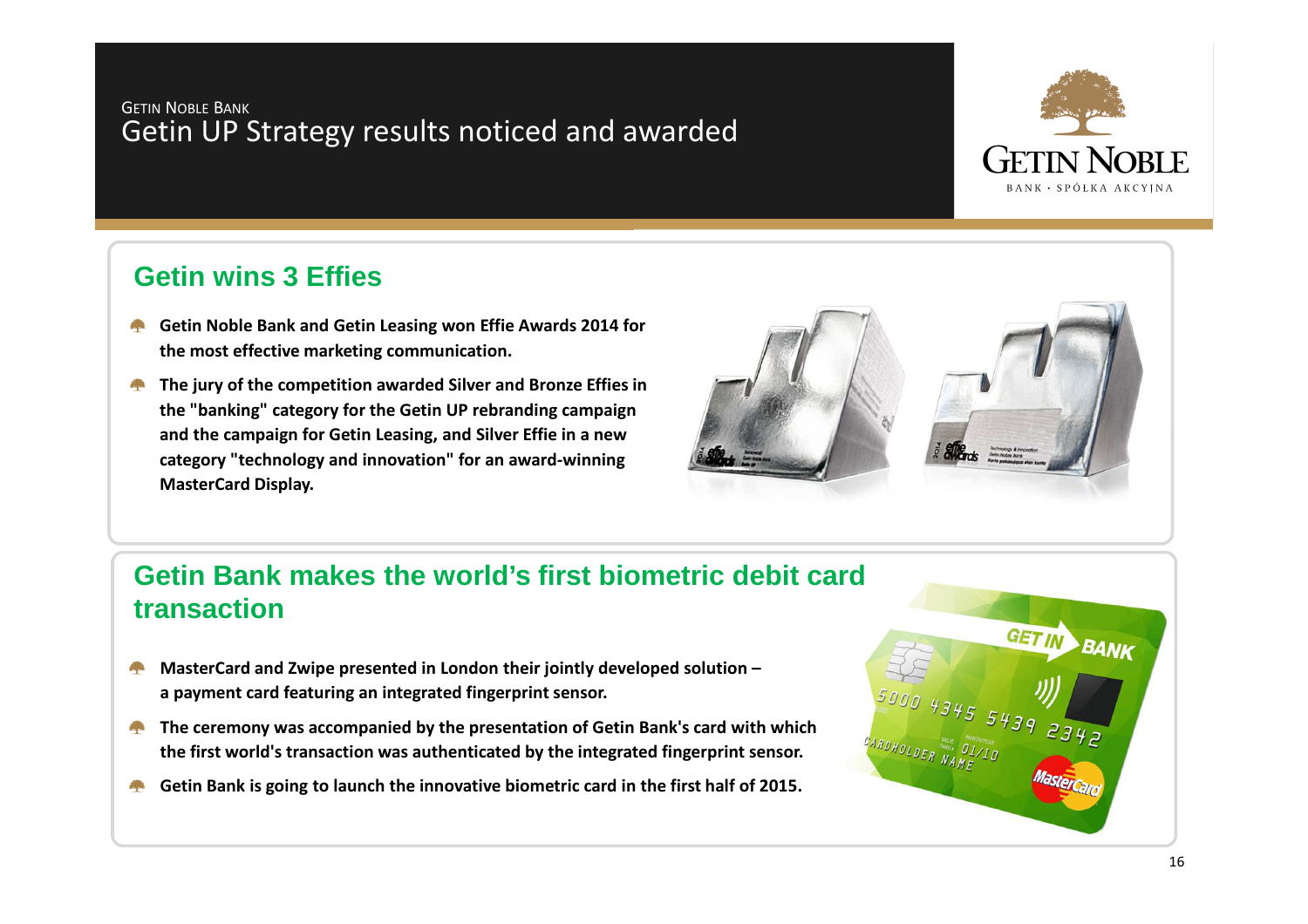GETIN <sup>N</sup>OBLE <sup>B</sup>ANK Agenda



- **1. Summary and Key Financials**
- **2. Key Business Highlights and awards**
- **3. Appendix**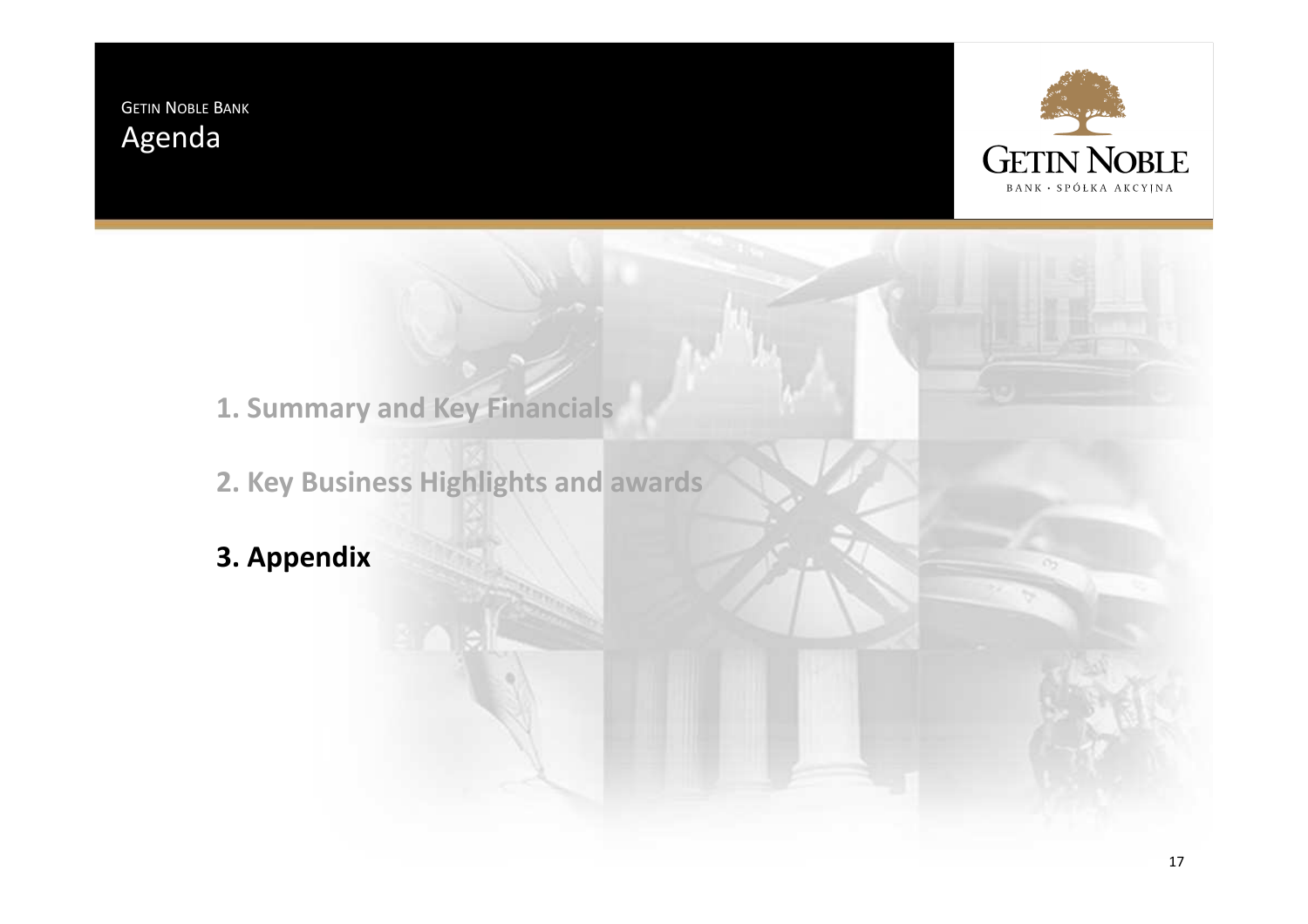### GETIN <sup>N</sup>OBLE <sup>B</sup>ANK GNB's stocks performance



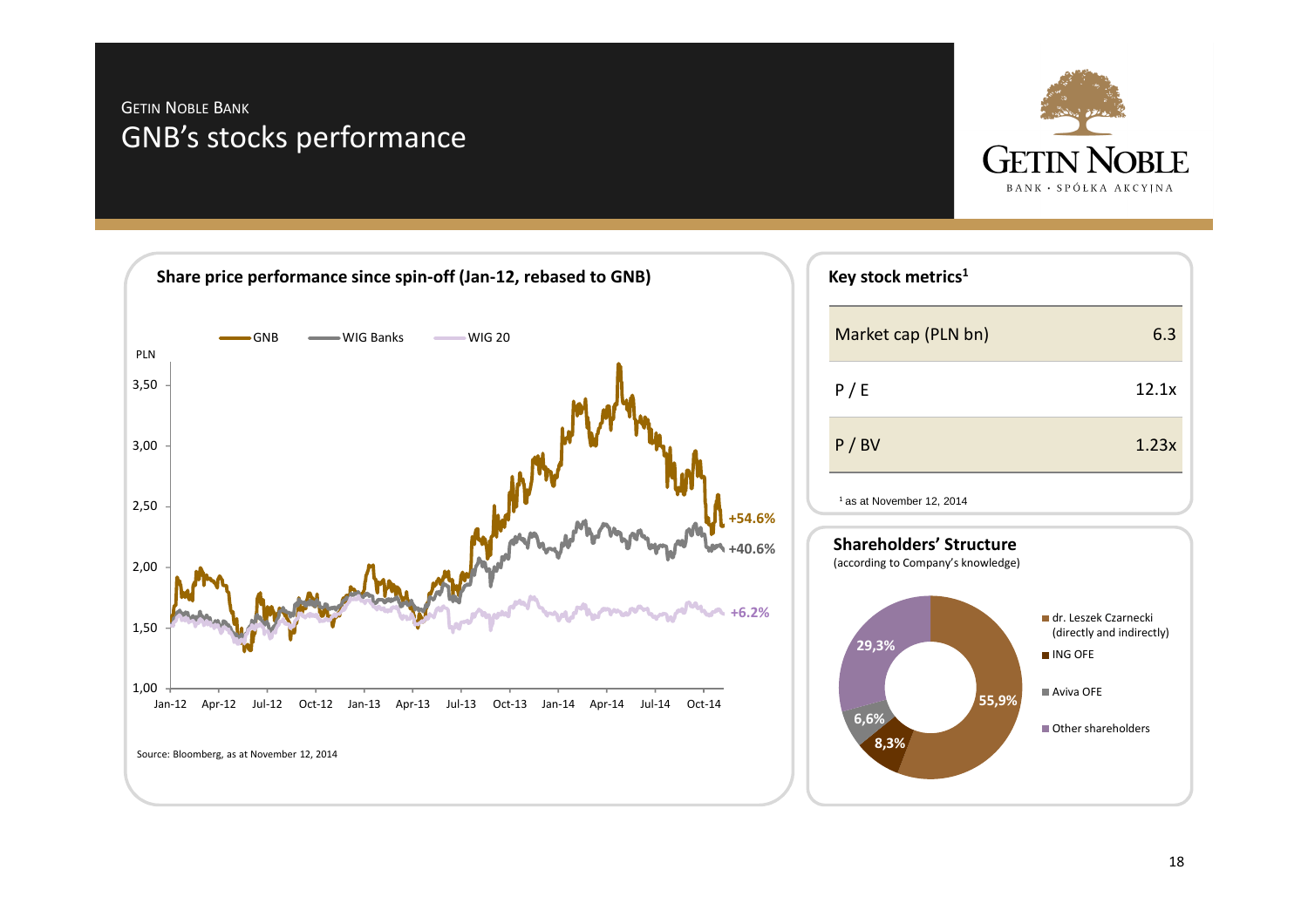# Appendix – Key Financial Data (YTD) Getin Noble Bank



|                                                                  |         |            |            |            | 30.09.2014/ | 30.09.2014/ |
|------------------------------------------------------------------|---------|------------|------------|------------|-------------|-------------|
|                                                                  | in PLNm | 30.09.2014 | 31.12.2013 | 30.09.2013 | 31.12.2013  | 30.09.2013  |
| Equity<br>(attributable to equity holders of the parent company) |         | 5,177.2    | 4,775.1    | 4,451.0    | +8.4%       | +16.3%      |
| Sub debt                                                         |         | 2,086.3    | 1,827.2    | 1,654.2    | $+14.2%$    | $+26.1%$    |
| Balance sheet total                                              |         | 67,225.6   | 63,617.1   | 64,552.0   | +5.7%       | $+4.1%$     |
| Loans balance (incl. leasing)                                    |         | 48,580.5   | 47,952.4   | 47,367.1   | $+1.3%$     | $+2.6%$     |
| Deposits balance                                                 |         | 53,337.2   | 51,486.4   | 53,035.2   | $+3.6%$     | $+0.6%$     |

**1-3Q'14/**

|                                                                      | in PLNm<br>1-3Q 2014                            | 1-3Q 2013 | $1 - 3Q'13$                             |
|----------------------------------------------------------------------|-------------------------------------------------|-----------|-----------------------------------------|
| Net interest income                                                  | 1,107.7                                         | 950.9     | $+16.5%$                                |
| Net fee and commission income                                        | 334.0                                           | 311.2     | $+7.3%$<br>+6.7 excl.                   |
| Administration costs                                                 | -699.5                                          | $-646.1$  | cost related<br>$+8.3%$<br>to 2013 year |
| Net profit<br>(attributable to equity holders of the parent company) | 345.6                                           | 239.5     | acquisitions<br>$+44.3%$                |
| C / 11.2                                                             | 41.6%                                           | 44.7%     | $+3.1 p.p.$                             |
| ROE                                                                  | 9.7%                                            | 7.6%      | $+2.1 p.p.$                             |
| NIM <sup>1</sup>                                                     | 2.3%<br>13.2% with 1H                           | 2.2%      | $+0.17$ p.p.                            |
| CAR <sup>2,3</sup>                                                   | 12.9%<br>2014 net profit<br>included in capital | 12.0%     | $+0.9$ p.p.                             |
|                                                                      |                                                 |           |                                         |

<sup>1</sup> YTD data

<sup>2</sup> Stand-alone GNB

<sup>3</sup> As at September 30<sup>th</sup> 2013 CAR calculated according to legal regulations binding until the end of 2013 restated (according to implemented changes in bancassurance accounting principles)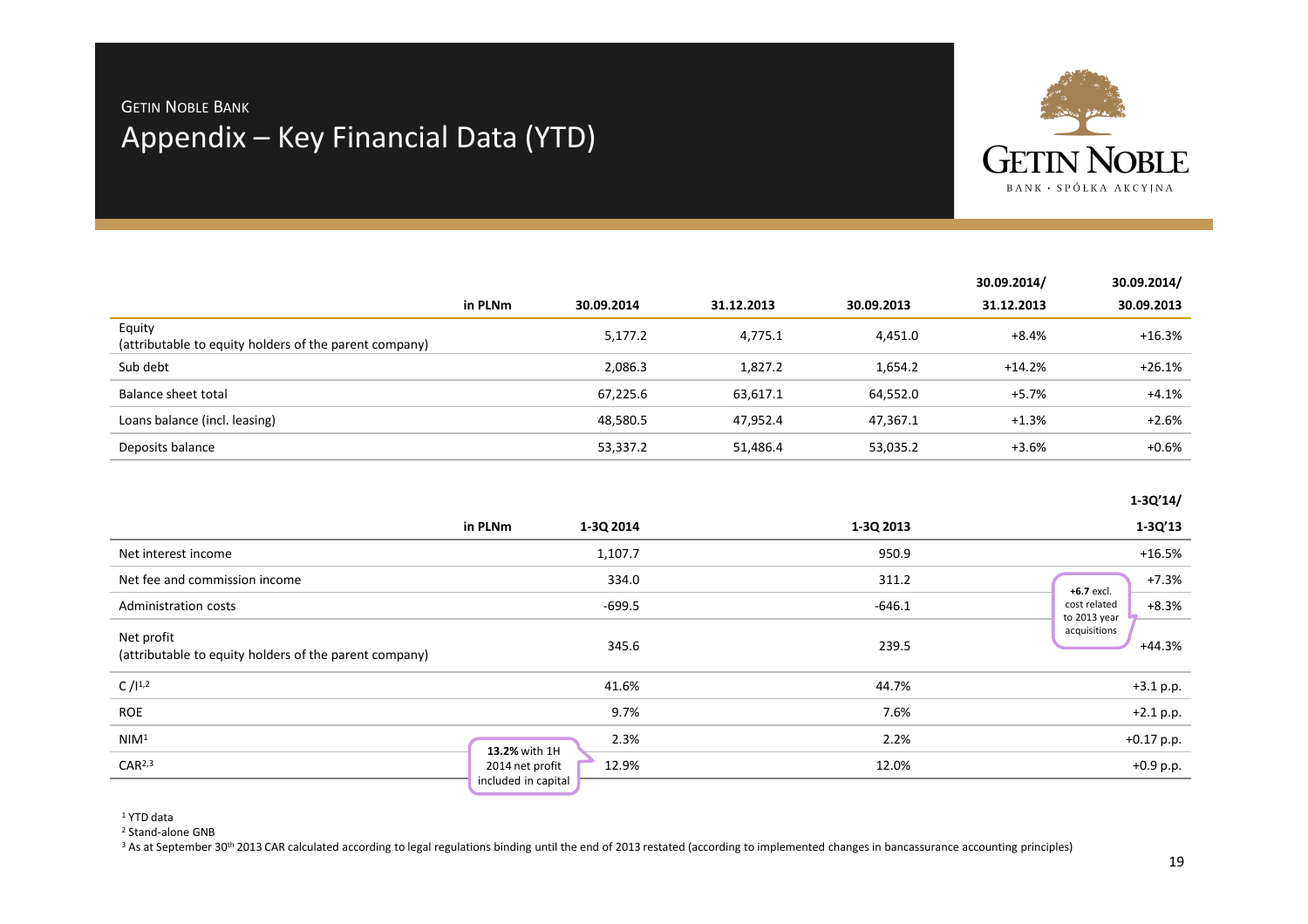# Appendix – Key Financial Data (quarterly) Getin Noble Bank



|                                                                  |         |            |            |            | 30.09.2014/ | 30.09.2014/ |
|------------------------------------------------------------------|---------|------------|------------|------------|-------------|-------------|
|                                                                  | in PLNm | 30.09.2014 | 31.12.2013 | 30.09.2013 | 31.12.2013  | 30.09.2013  |
| Equity<br>(attributable to equity holders of the parent company) |         | 5,177.2    | 4,775.1    | 4,451.0    | +8.4%       | $+16.3%$    |
| Sub debt                                                         |         | 2,086.3    | 1,827.2    | 1,654.2    | $+14.2%$    | +26.1%      |
| Balance sheet total                                              |         | 67,225.6   | 63,617.1   | 64,552.0   | +5.7%       | $+4.1%$     |
| Loans balance (incl. leasing)                                    |         | 48,580.5   | 47,952.4   | 47,367.1   | $+1.3%$     | $+2.6%$     |
| Deposits balance                                                 |         | 53,337.2   | 51,486.4   | 53,035.2   | +3.6%       | $+0.6%$     |

|                                                                      |                                                 |          |          | 3Q'14/      | 3Q'14/       |
|----------------------------------------------------------------------|-------------------------------------------------|----------|----------|-------------|--------------|
|                                                                      | in PLNm<br>3Q 2014                              | 2Q 2014  | 3Q 2013  | 2Q'14       | 3Q'13        |
| Net interest income                                                  | 379.6                                           | 364.5    | 311.1    | $+4.1%$     | $+22.0%$     |
| Net fee and commission income                                        | 105.7                                           | 106.6    | 117.4    | $-0.8%$     | $-10.1%$     |
| Administration costs                                                 | $-227.5$                                        | $-237.3$ | $-220.9$ | $-4.1%$     | $+3.0%$      |
| Net profit<br>(attributable to equity holders of the parent company) | 79.7                                            | 135.9    | 89.1     | $-41.3%$    | $-10.6%$     |
| C / 11.2                                                             | 41.6%                                           | 40.6%    | 44.7%    | $+1.0 p.p.$ | $-3.1 p.p.$  |
| <b>ROE</b>                                                           | 9.7%                                            | 11.2%    | 7.6%     | $-1.6$ p.p. | $+2.1 p.p.$  |
| NIM <sup>1</sup>                                                     | 2.3%<br>13.2% with 1H                           | 2.3%     | 2.2%     | 0.0 p.p.    | $+0.17$ p.p. |
| CAR <sup>2,3</sup>                                                   | 12.9%<br>2014 net profit<br>included in capital | 12.6%    | 12.0%    | $+0.3$ p.p. | $+0.9$ p.p.  |

1 YTD data

<sup>2</sup> Stand-alone GNB

<sup>3</sup> As at September 30<sup>th</sup> 2013 CAR calculated according to legal regulations binding until the end of 2013 restated (according to implemented changes in bancassurance accounting principles)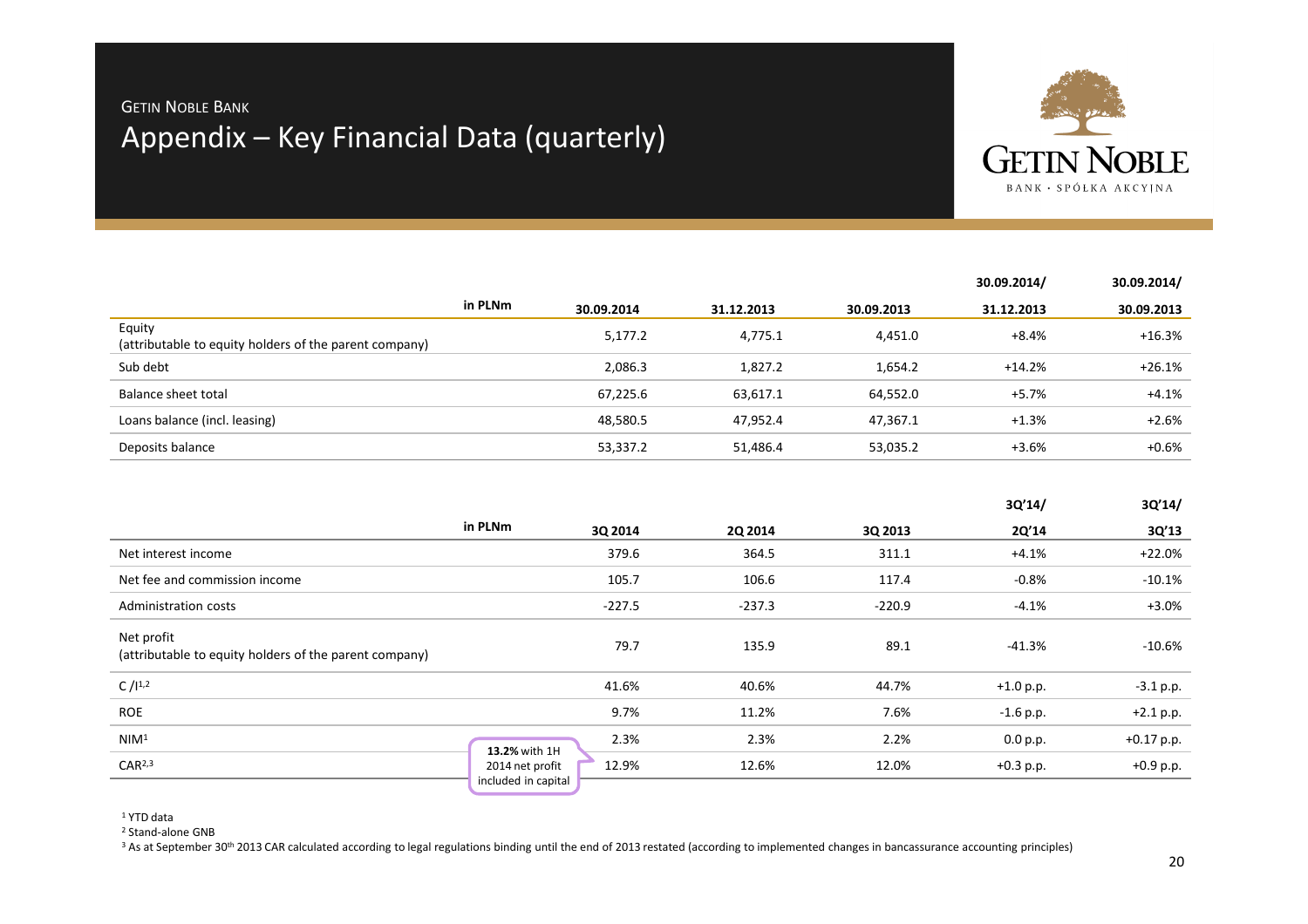### About Getin Noble Bank GETIN <sup>N</sup>OBLE <sup>B</sup>ANK



MORE INFO ABOUT GETIN NOBLE BANK

INVESTOR RELATIONS WEBSITEwww.gnb.pl

MORE INFO **ABOUT GETIN NOBLE BANK** AND **GETIN UP STRATEGY**http://en.gnb.pl/prezentacje

CONTACT DETAILS

e-mail address: inwestorzy@gnb.pl